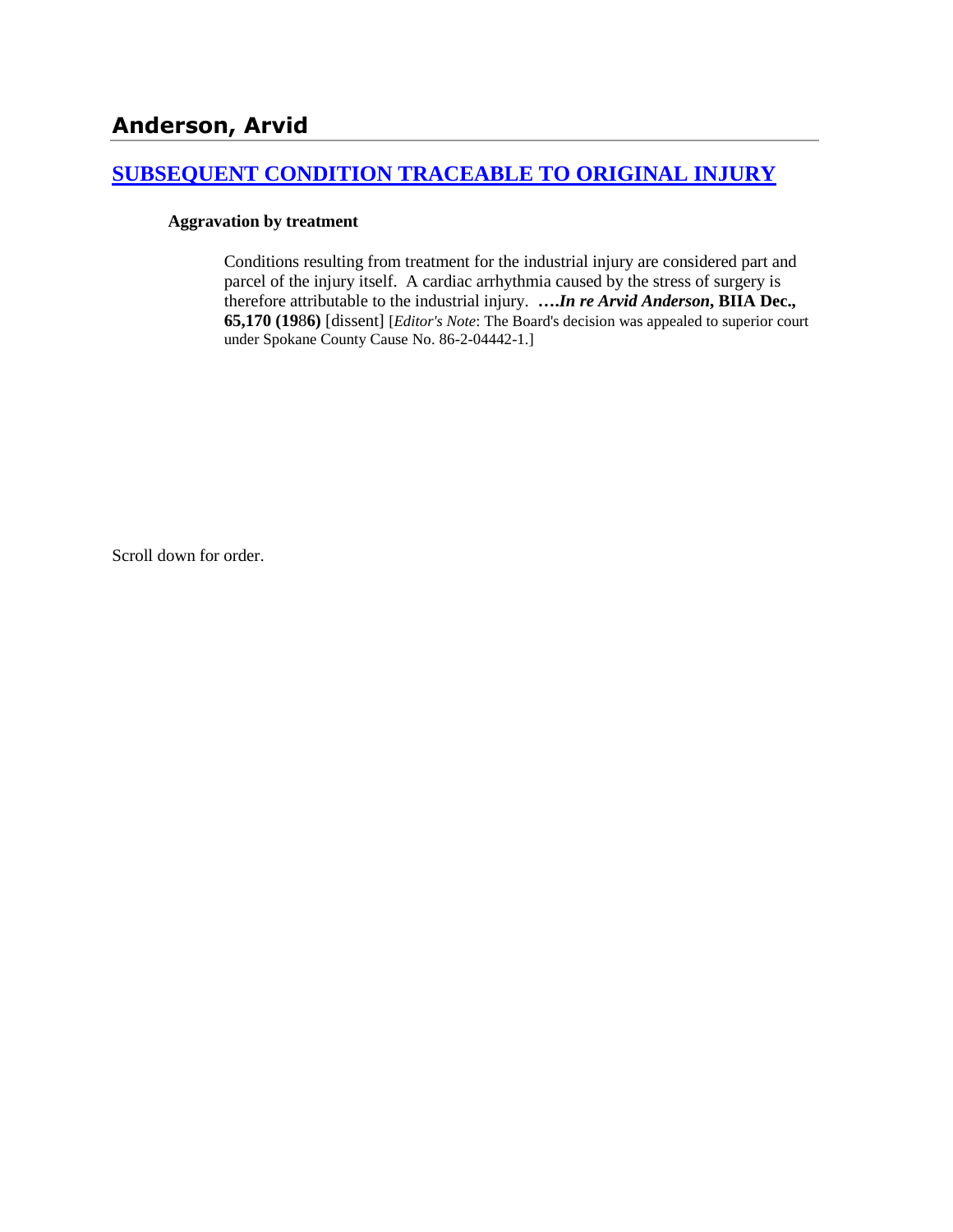## **BEFORE THE BOARD OF INDUSTRIAL INSURANCE APPEALS STATE OF WASHINGTON**

**IN RE: ARVID ANDERSON ) DOCKET NO. 65,170**

**CLAIM NO. S-392837 ) DECISION AND ORDER**

APPEARANCES:

Claimant, Arvid Anderson, by Maxey Law Offices, per Dana C. Madsen

Self-insured Employer, Kaiser Aluminum & Chemical Corporation, by Winston & Cashatt, per Stanley D. Moore and Michael J. Cronin

**)**

This is an appeal filed by the claimant on June 20, 1983 from an order of the Department of Labor and Industries dated May 26, 1983 which closed this claim with a permanent partial disability award, for an injury to the claimant's neck, equal to 20% as compared to total bodily impairment. **REVERSED AND REMANDED**.

## **DECISION**

Pursuant to RCW 51.52.104 and RCW 51.52.106, this matter is before the Board for review and decision on timely Petitions for Review filed by the claimant and the employer to a Proposed Decision and Order issued on December 16, 1985 in which the order of the Department dated May 26, 1983 was reversed and the claim remanded with instructions to reopen the claim, accept the claimant's cardiomyopathy as causally related to the industrial injury, and take such further action as is appropriate and indicated.

The Board has reviewed the evidentiary rulings in the record of proceedings and finds that no prejudicial error was committed and said rulings are hereby affirmed.

The general nature and background of this appeal are as set forth in the Proposed Decision and Order, and shall not be reiterated in detail herein.

The question before us is whether any condition involving Mr. Anderson's heart is causally related to his industrial neck injury of January 13, 1981. It is initially noted that Mr. Anderson has three distinct conditions relating to his heart, namely, cardiomyopathy, mitral valve prolapse, and cardiac arrythmia. The medical evidence establishes, without dispute, that the first two of these three conditions pre-existed Mr. Anderson's industrial injury of January 13, 1981. A history of excessive alcohol consumption emerges as the most likely cause of Mr. Anderson's cardiomyopathy, whereas his mitral valve prolapse is most likely congenital in origin.

47

1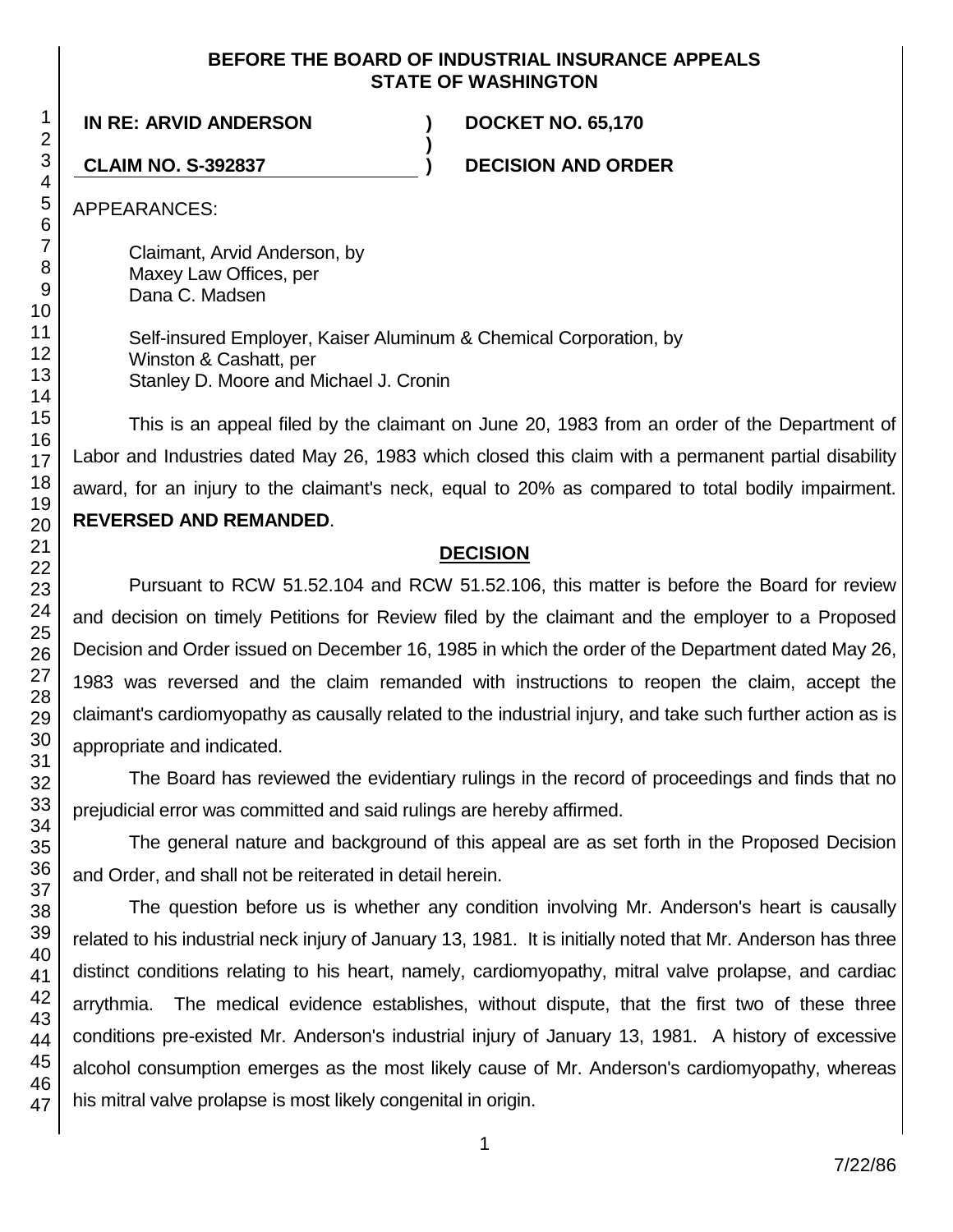There is, however, a causal link between Mr. Anderson's cardiac arrythmia and his industrial injury. The medical evidence clearly shows that this condition, variously referred to in the record as atrial fibrillation, cardiac palpitations and tachycardia/bradycardia, directly arose as a result of the stress attendant to Mr. Anderson's industrial neck surgery in May, 1981. It is, of course, settled law that the consequences of treatment for an industrial injury are considered to be part and parcel of the injury itself. Anderson v. Allison, 12 Wn. 2d 487 (1942); Ross v. Erickson Construction Co., 89 Wash. 634 (1916). Dr. Albert H. Reisig, Jr., a cardiologist and Mr. Anderson's attending doctor for his cardiac arrythmia, testified that the neck surgery of May, 1981, did not worsen or increase Mr. Anderson's pre-existing conditions of cardiomyopathy and mitral valve prolapse. His testimony further establishes that Mr. Anderson's cardiac arrythmia was still being treated, and in need of further treatment, as of the date of the Department's closing order herein. Accordingly, since at least part of Mr. Anderson's industrially-related condition was not fixed, any question as to the extent of permanent disability attributable to his industrial injury of January 13, 1981, is premature, and not appropriate to be decided in this appeal

## **FINDINGS OF FACT**

Findings 1 and 2 of the Proposed Decision and Order entered in this matter on December 16, 1985, are hereby adopted by the Board and incorporated herein as the Board's Findings 1 and 2. In addition, the Board finds:

- 3. The claimant has conditions involving the heart diagnosed as cardiomyopathy and mitral valve prolapse. Both of these conditions pre-existed the claimant's industrial neck injury of January 13, 1981, and are wholly unrelated thereto. Neither condition was aggravated or worsened by the claimant's industrial neck surgery of May, 1981.
- 4. As a result of the claimant's industrial neck surgery of May, 1981, and the stress attendant thereto, the claimant developed a condition of the heart diagnosed as cardiac arrythmia. This condition was not fixed but was in need of further treatment as of the date of the Department's closing order of May 26, 1983.

## **CONCLUSIONS OF LAW**

- 1. The Board of Industrial Insurance Appeals has jurisdiction of the parties and subject matter of this appeal.
- 2. The order of the Department of Labor and Industries dated May 26, 1983, closing this claim with a permanent partial disability award of 20% as compared to total bodily impairment for the claimant's cervico-dorsal condition, is incorrect, and should be reversed, and this claim remanded to the Department with instructions to reopen the claim and direct the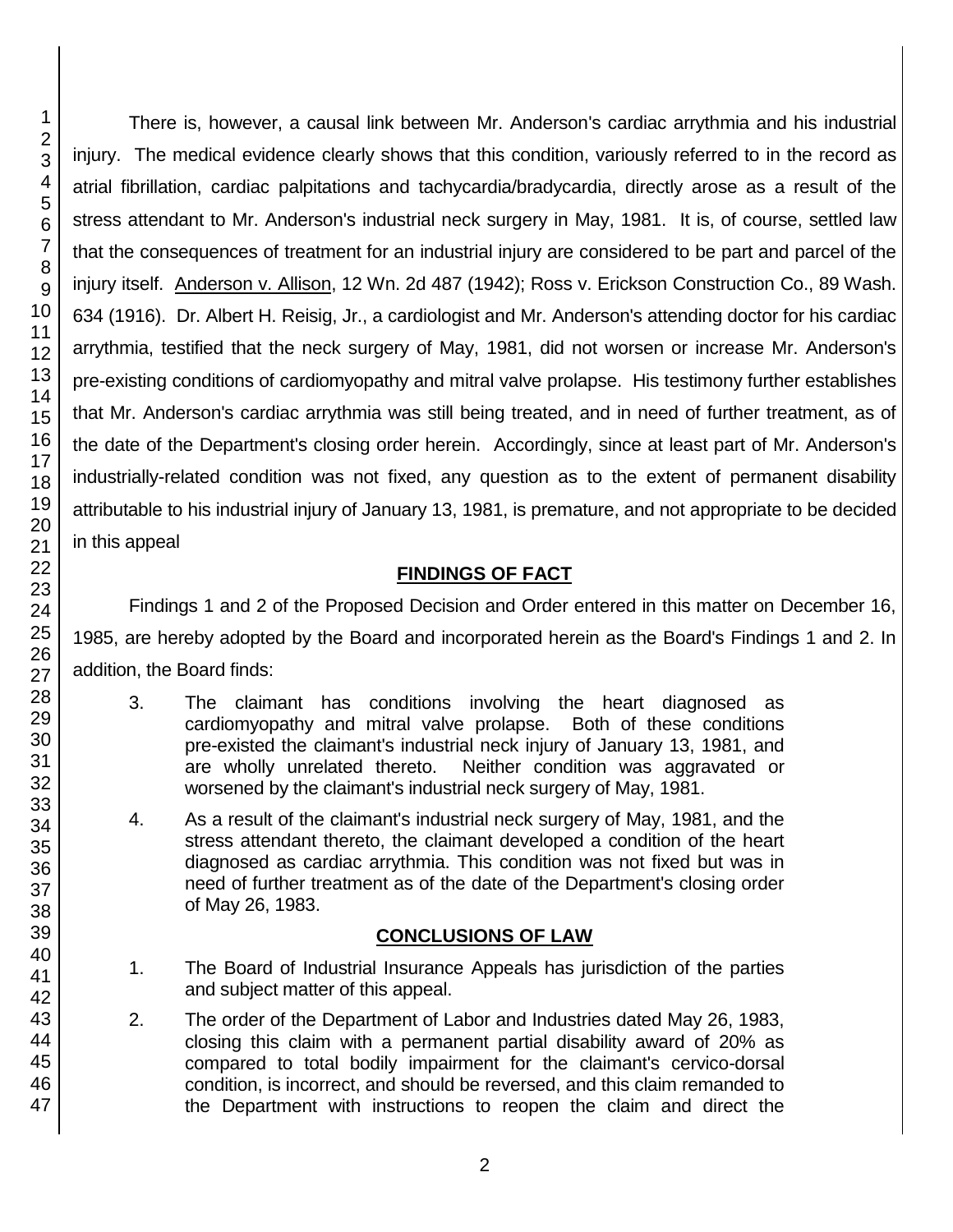self-insured employer to accept responsibility for the claimant's cardiac arrythmia, provide treatment therefor, and to take such order and further action as may be authorized or required by law.

It is so ORDERED.

Dated this 22nd day of July, 1986.

#### BOARD OF INDUSTRIAL INSURANCE APPEALS

/s/\_\_\_\_\_\_\_\_\_\_\_\_\_\_\_\_\_\_\_\_\_\_\_\_\_\_\_\_\_\_\_\_\_\_\_\_\_\_\_\_ GARY B. WIGGS Chairperson

/s/\_\_\_\_\_\_\_\_\_\_\_\_\_\_\_\_\_\_\_\_\_\_\_\_\_\_\_\_\_\_\_\_\_\_\_\_\_\_\_\_

FRANK E. FENNERTY, JR. Member

### DISSENTING OPINION

I agree with the Board majority, to the extent that they find that the claimant's cardiac arrhythmias occurring in May, 1981 were produced by the stresses attendant to his industrial neck surgery at that time, acting upon his pre-existing cardiomyopathy and mitral valve prolapse.

However, it is clear to me that those surgery-connected episodes constituted temporary aggravations only. Whatever later cardiac arrhythmic symptoms the claimant has had are not continuations of those which developed in 1981, but new episodes manifesting the underlying unrelated conditions of cardiomyopathy and/or mitral valve prolapse. To me, the controlling expert opinion on this point is that of Dr. Reisig, cardiologist who monitored and attended the claimant in 1981, and performed further heart evaluations in November, 1983 and November, 1984. The doctor's key testimony was as follows:

- "Q. (By Mr. Moore) Doctor, as I understand it, you indicated the arrhythmia is physically caused by the cardiac myopathy and the mitral valve prolapse in some combination of one.
- A. Most likely.
- Q. The actual arrhythmic symptoms are probably brought on by whatever stresses he has in his daily life.
- A. Aggravated and more frequent because of that.
- Q. If he were able to be very relaxed and not stressed, then it would be likely that he would have less symptoms of arrhythmia?
- A. Correct.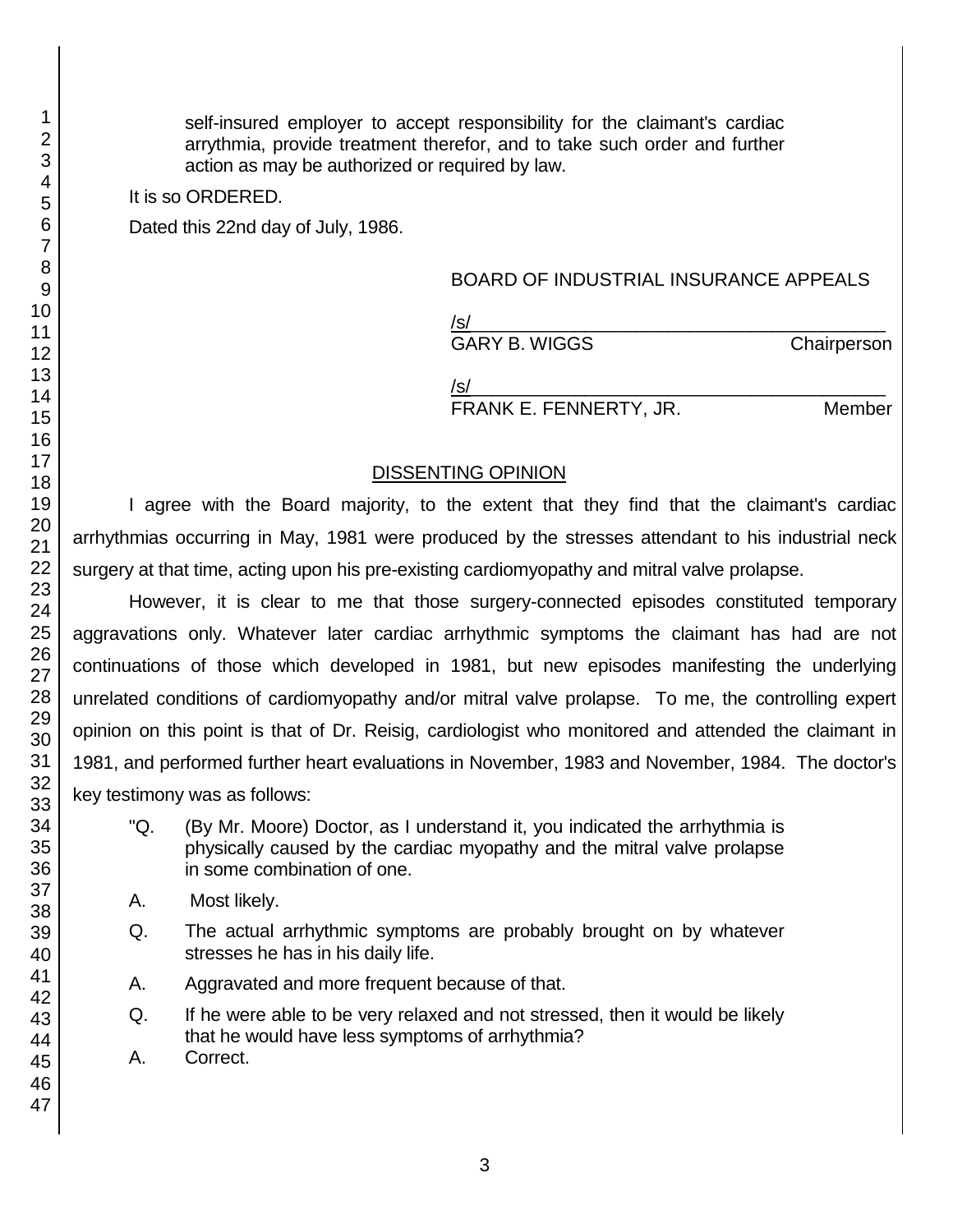- Q. As I understand it from your testimony previously, you have stated that the specific arrhythmic condition that he experienced in May of 1981 was related to the surgery and the pre-surgery induction he experienced at that time and the stresses or anesthesias related to that.
- A. More likely than not.
- Q. But since that time, any arrhythmic symptoms that he's had have been related to a combination of the pre-existing myocardial myopathy and the mitral valve prolapse and whatever stresses he has experienced at the time he has the arrhythmia.
- A. Yes.
- Q. And the stresses from the surgery are not related to these later arrhythmic situations.
- A. Correct."

#### And further:

- "Q. Would it be fair to state, Doctor, that whatever effect the surgery had, and whatever it was at the time of surgery, whether it was stress or the anesthesia, whatever it was, but what you saw at the time of the surgery and what they saw prior to surgery that was causing the arrhythmia was a temporary aggravation that ceased by the time you saw him in November of 1983?
- A. Correct."

Furthermore, since 1981 the claimant has had less heart symptoms and arrhythmic episodes, and his myopathy appears to have improved, according to Dr. Reisig as well as his family physician, Dr. Paul Russell. Claimant is taking prescribed medications for his heart, to control the underlying conditions and to prevent arrhythmic episodes, and to mitigate such episodes as do occur. Clearly, this is sound medical management; but payment for such ongoing treatment, as of May, 1983 and into the indefinite future, is not the responsibility of this claim.

All the medical evidence agrees that whatever permanent disability the claimant may have at or near the closing date from his heart condition is not related to his industrial neck condition. Furthermore, this record establishes that, since the industrial injury and the neck surgeries performed for it in May and November, 1981, the claimant has developed additional conditions of peripheral neuropathy, diabetes, and some rheumatoid arthritis. These developments may well partly explain why he chose a retirement pension from Kaiser as of December 31, 1982, and is also now receiving a